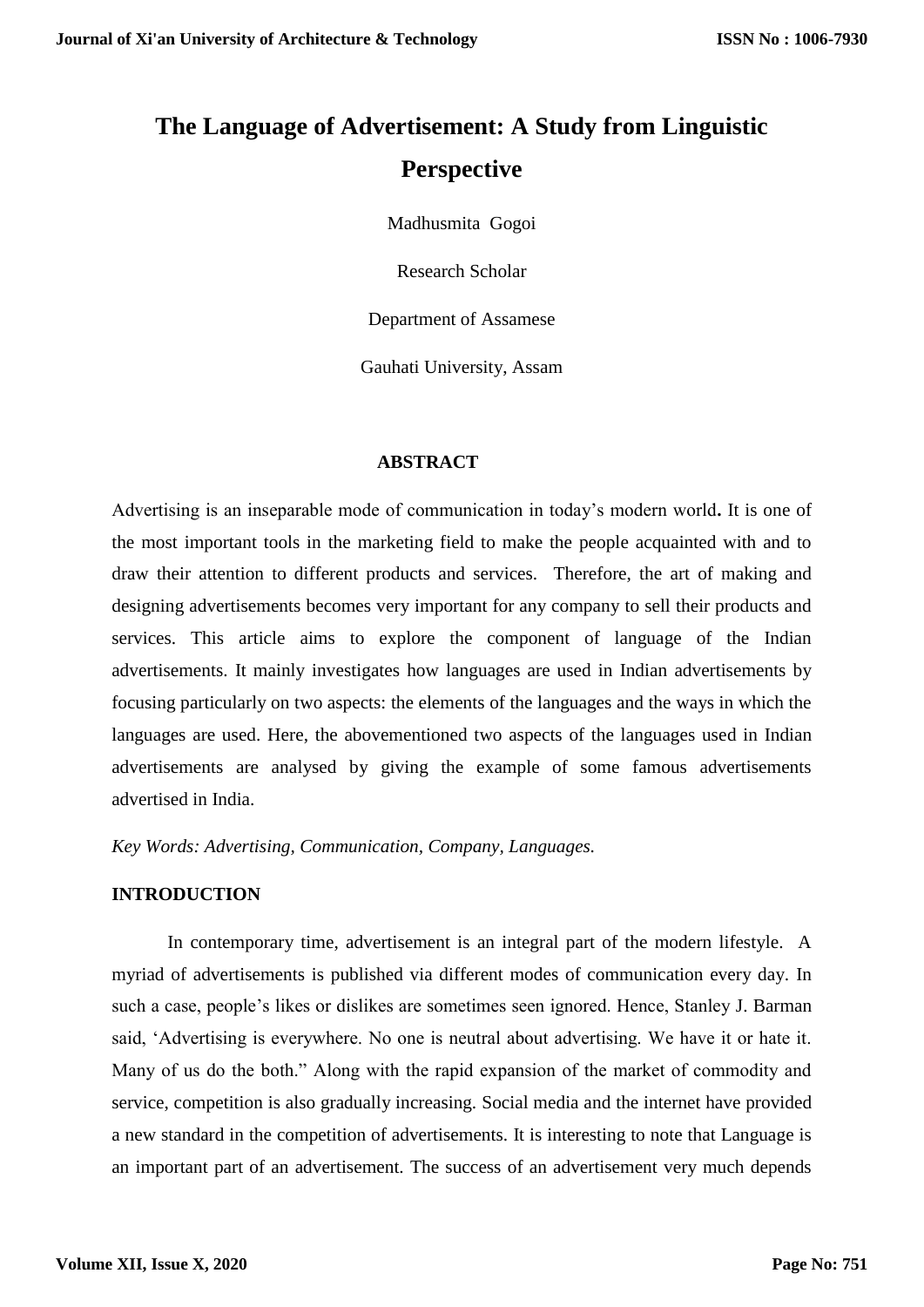upon the clarity and the lucidity of its language. Just like the poems recited during childhood are remembered by the people throughout their lives, the sound of the melodious language of some advertisements always remains at the heart of the people. However, the language of advertisement should be centred around one particular subject and logical because only then people can remember it naturally. The selection of language is the most significant aspect of the advertisement. Only the language of the targeted public should be selected in the advertisement

## **OBJECTIVES OF THE PAPER**

In this age of globalization, advertisements determine many aspects of people's lives. The element that contributes to make an advertisement effective is the language. In today's world, the number of people who a buy product by observing its advertisements are in abundance. The objective of this paper is to analyse the different aspects and elements of languages used in the Indian advertisements. Moreover, the impact that the language of advertisement has in the society is also touched upon.

## **METHODOLOGY**

The research paper mainly investigates the proposed objective with an analytical method where the different aspects reflected in Indian advertisements such as the tone, use of words, necessary elements, its impact in the society etc. are analysed. Here, some of the famous advertisements of India are discussed to investigate the proposed problem.

# **DISCUSSION AND FINDINGS**

According to the Hemkosh dictionary, the meaning of the term advertisement is "the act of informing or notice" (Barua, 1994, p.712). In the Assamese language, the synonymous word used for the English advertisement is *Bigyapan.* The root of the English word 'Advertise' is *'Adverter'*, a Latin word which means to put forward information about something or to draw the attention of the people towards something. Joseph R. Jominik defines advertisement as "Any form of non-personal presentation and promotion of ideas, goods and services usually paid by an identified sponsor." Jominik uses the word 'non-personal' here because advertisements are always directed to an unknown group of people. In simple words, an advertisement can be described as an attractively made informative notice by which a suitable object or service is publicised for selling in the market.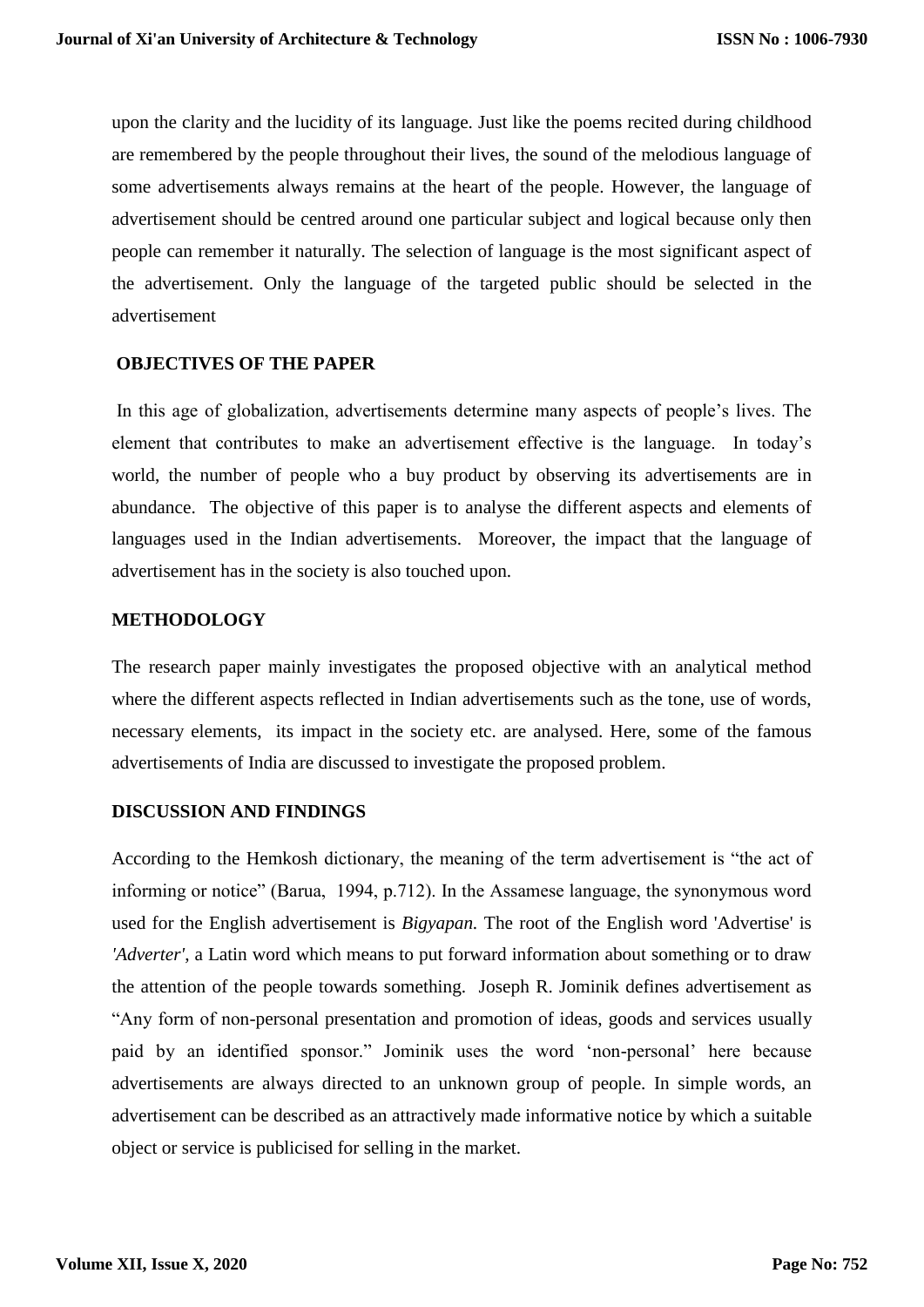The inseparable part of the various advertisements advertised in different mass media such as newspapers, magazines, leaflets, social media, radio television, e-mail etc. is the language. It is like a soul to an advertisement. The lion's share of the success and failure of an advertisement depends on its language. The language of advertisements should be polite and acceptable by society. Only then the attraction towards a product arises at the heart of the people. However, the theme and the medium of communication of the advertisement also influence the people. But the words used in the advertisement contribute towards presenting the concept of the advertisement more prominently. The scenes and the concept of an advertisement achieve completeness only by the language. Therefore, language is the most necessary part of the advertisement.

If the language used in an advertisement can touch the feelings and emotions of the customers, the success of the advertisement can be asserted. Here, the noodles of the Nestle Company named Maggie can be discussed as an instance. Initially, the advertisement of Maggie was designed by aiming only the children. But, by observing its growing popularity, the advertisement of Maggie was designed to attract the people of every age. The lucid and melodious song used in the advertisement of Maggie gained immense popularity among the people. By taking the Indian middle-class family as its background, the advertisements of Maggie received wide publicity and acceptance. Short, simple and extremely attractive slogans contributed immensely towards making the advertisements of Maggie a massive success. Some of the slogans used in the advertisements are as follows:

- *1. Nothing like Maggie.*
- *2. Two Minutes Maggie.*
- *3. Taste Bhi, Health Bhi, Khusiyan Bhi.*
- *4. Only Mom Knows the Recipe for Happiness.*

One of the striking aspects of these slogans is that they give a complete concept of the product Maggie. In today's busy life, the convenience of making Maggie instantly without spending much time is repeatedly reminded in its advertisements. Normally, people are seen as attracted to this kind of product. As a result, the popularity of Maggie reached the peak of its success.

In the entire world, the maximum numbers of advertisements are made in the English language. Due to its accessibility as a global language, it is convenient to publicize the advertisements made in English in every nation. The Indian brands also used to make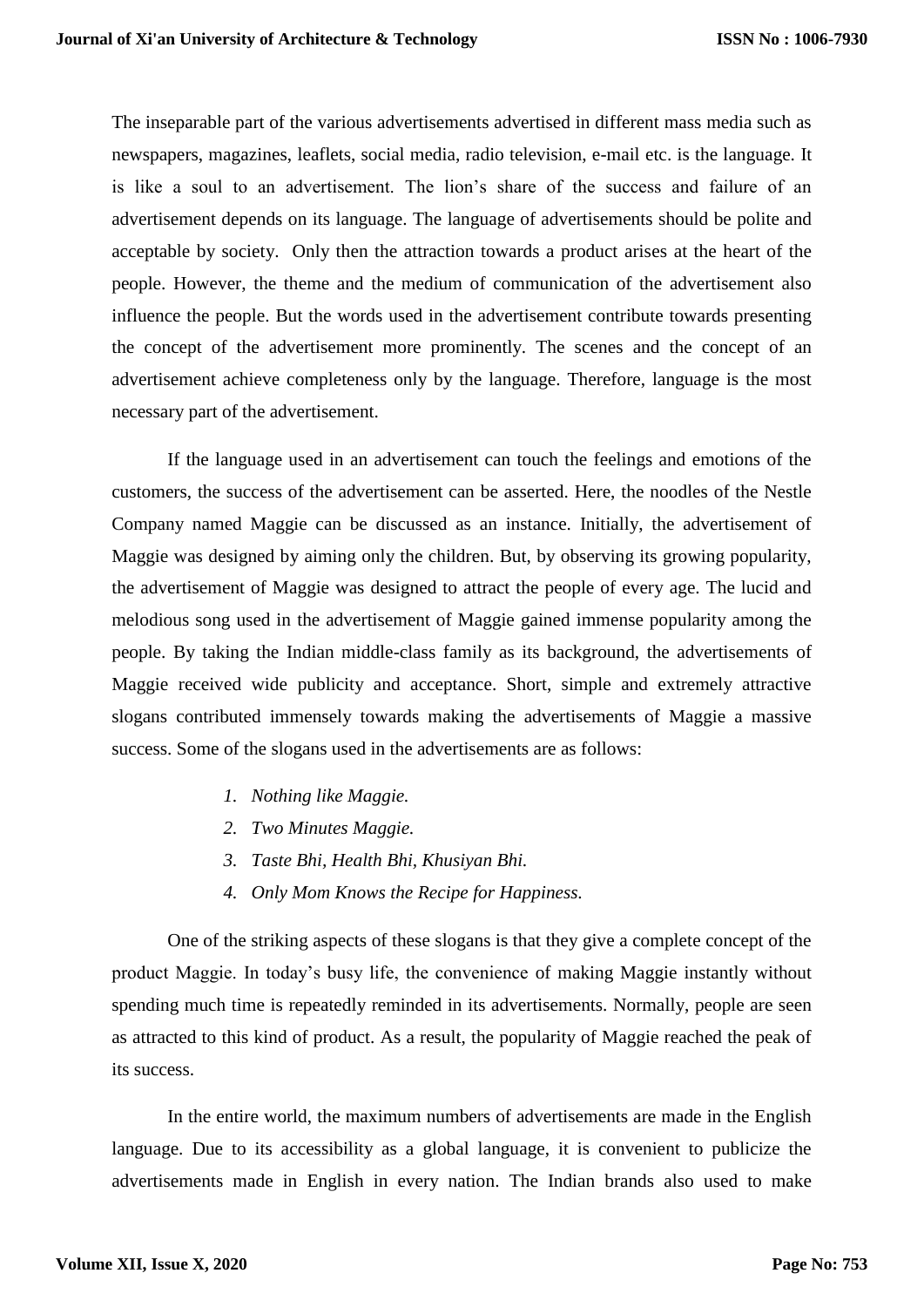advertisements in English earlier. But, the Brand called Amul set a new example by making an advertisement in Hindi for the first time. This Hindi advertisement made by Amul became very popular in India. The basic features of the products produced under this brand were presented in Hindi whereas the name of the brand and its information were written in English. The use of this kind of mixed language is called 'Code Mixing'. In the current advertising world of India, this style of code mixing started from 'Amul' is very popular and widely used. In almost every advertisement, code mixing is used. However, the advertisements under government policies are an exception here. As the language of every Indian state is different, the Central government advertises the government advertisements in Hindi, English and the regional languages. Consequently, these multilingual advertisements can also be known by those people who do not understand Hindi and English.

In the context of Assam, it can be seen that the Assamese advertising world is not very broad. The advertisements about only government policies and public awareness are made in the Assamese language. Although, there are lots of dubbed advertisements from Hindi to Assamese are available, the language used in these advertisements cannot be called as correct and easily comprehensible.

#### **1.The Language of the title and Slogan**

The title is the central component of an advertisement. It briefly explains the main concept of the advertisement. There is no particular length for the title of an advertisement, but it should be designed attractively so that it can draw the attention of the public. Some words are seen frequently used in advertisements such as new, free, now, immediately, instantly, enjoyment, profit, safe, the greatest, the best. This kind of positive words can easily attract people. For instance, the online shopping site Flipkart presents its advertisements in the following way: The Big Sale Day, the Bit Billion Days, Don't shop Flipkart it. On the other hand, the title of the another online shopping site named Myntra is as follows: Try and Buy, Try first Pay Later. This kind of sentence first creates excitement among the people, then this excitement paves the way for an interest and at last, the people desire to buy the product. By highlighting different facilities at the title of the advertisement, some companies intend to draw people's attention to the product. When the readers read an advertisement or the viewers see it, they expect a profit from it. The writers of advertisements also pay attention to this kind of expectation. For instance, the title of the brand named *'Malbar Gold and Diamond"* is as follows- 'Exchange Gold Enjoy Benefits'. Here, the customers' profit is the prime focus.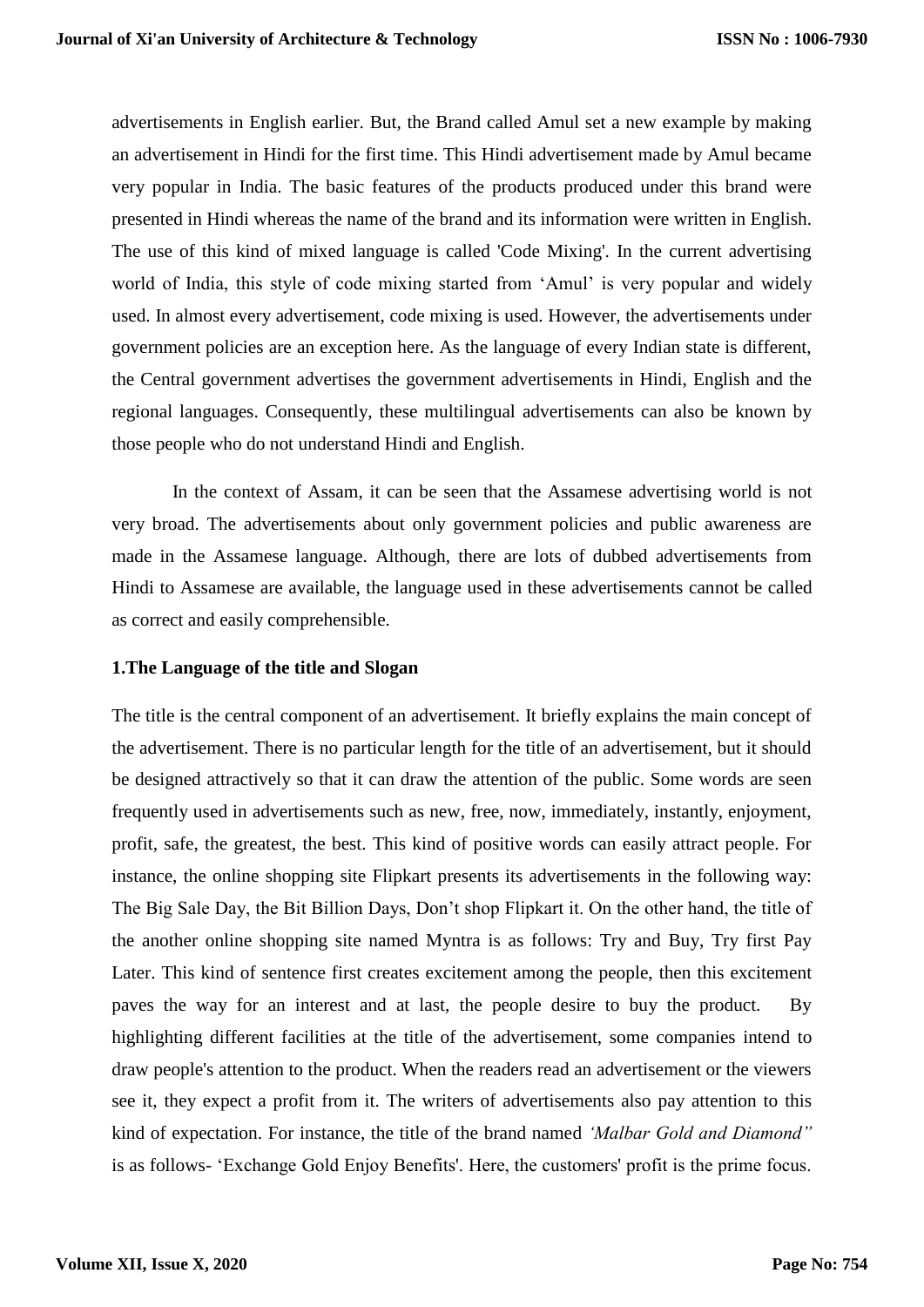Some advertisements include the problems of people's lives. For instance, the title of the *'Saffola Gold Oil'* is *'Dil Rakho aur Dil Ka Kheyal Bhi'*. The advertisement for this mustard oil focuses on the problem of cholesterol growth. Many people suffer from this problem nowadays. Therefore, this kind of title easily draws the attention of the people and makes them convinced to buy the product.

On the other hand, some advertisements design the title by focusing on people's problems. For instance, the title of State Bank of India's Home Loan advertisement is 'Your Dream Home'. Every person seems to naturally have a dream to create his or her own home and his or her emotions are closely tied with it. Hence, this kind of title can draw the attention of people very easily. In an advertisement, the slogan is equally important as its title. The slogans should be short and attractive. For example, some of the popular slogans of advertisement are mentioned below:

*LG- Life is good.* 

*Rajanigandha- Muh Me Rajanigandha Kadmo Me Duniyan.*

*Bimal- Bolo Juban Keshari* 

*Puma- Always Looks to Do Better We are Forever Faster.*

*Kit Kat- Have a Break Have a Kit Kat.*

In the slogans of an advertisement, such words are used that can express multiple meanings and these words are designed in such a way that people can memorise it in one hearing. For example, the description of a coffee's slogan is given below:

*The Essence of Colombia at its Purist* is one of the popular advertisements. In this title, the word purist can mean various things- cleanest, germ- free, refined and so on. All the meanings seem appropriate in the slogan. Moreover, the use of this word contributes to highlight the different qualities of the coffee.

The writers of the slogans of an advertisement write their slogans by using the following two methods-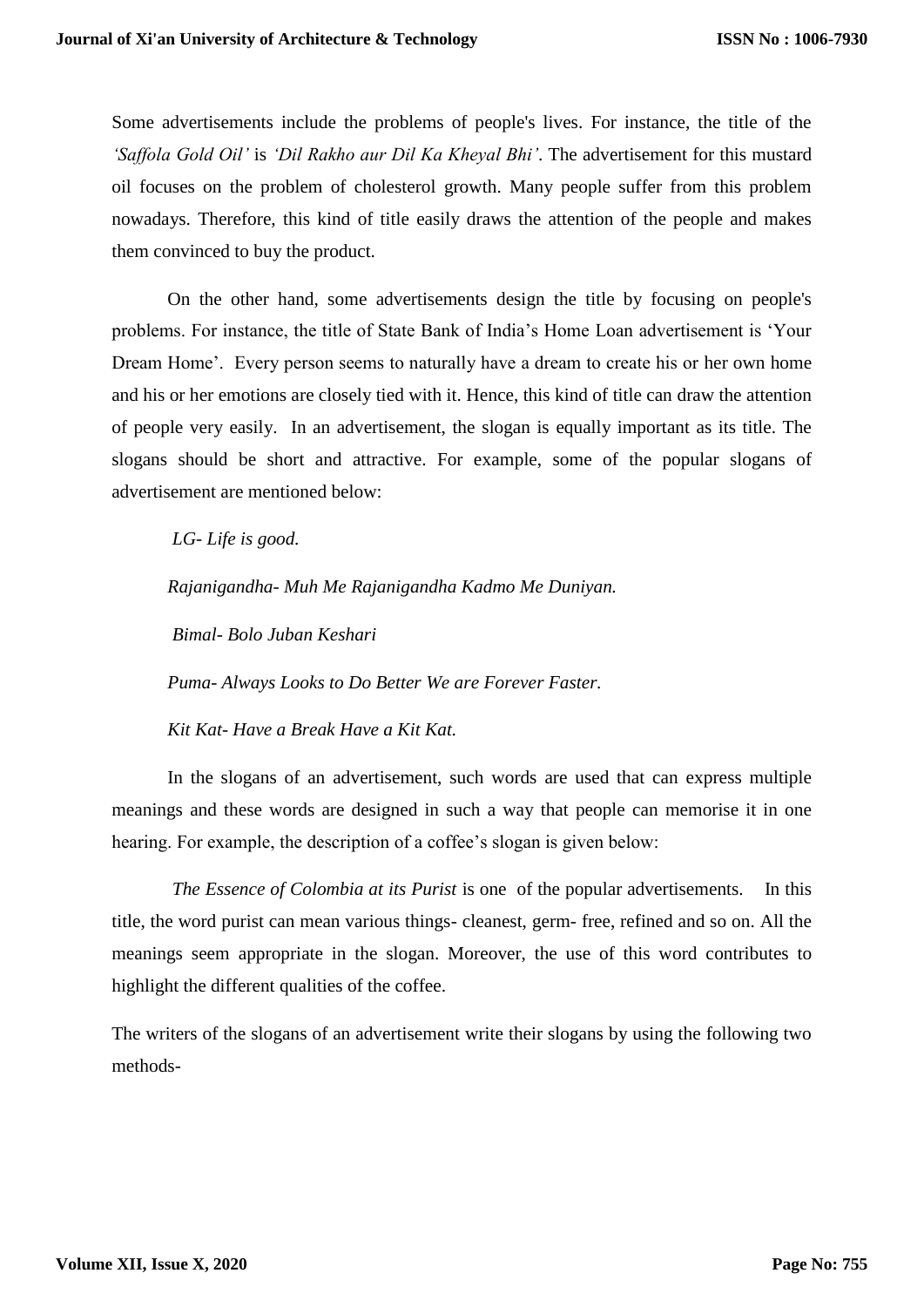# **1. Poetical Language**

The use of the poetical language makes the slogan attractive. It creates a rhythm in the slogans which helps the people to memorise it easily. For example-

- a. Lijjat Papad: Shadi, Utsav ya Tyohar Lijjat Papad Ho Bar Bar.
- b. Lifebuoy: Lifebuoy Hai Jahaan Tandurasti Hai Wahaan.
- c. Cadbery: Kuch Metha Ho Jaye.
- d. Lays: Dil Banaye Magical.

# **2. The Repetition of Echo**

The repetition of echo makes the sound of the language melodious. This method is considered as the most popular and successful method used in the slogan of advertisement. For instance:*Nestle-Good Food Good Life,Pepsi- Ye Dil Mange More*.

**Some of the adjectives and verbs used in the title and slogan of advertisement are as follows :** 

| Adjective                                                                     | Verb                                                           |
|-------------------------------------------------------------------------------|----------------------------------------------------------------|
| Free<br>Fresh<br>Delicious<br>Sure<br>Special<br><b>Best</b><br>Safe<br>Clean | Need<br>Use<br>Feel<br>Choose<br>Take<br><b>Start</b><br>Taste |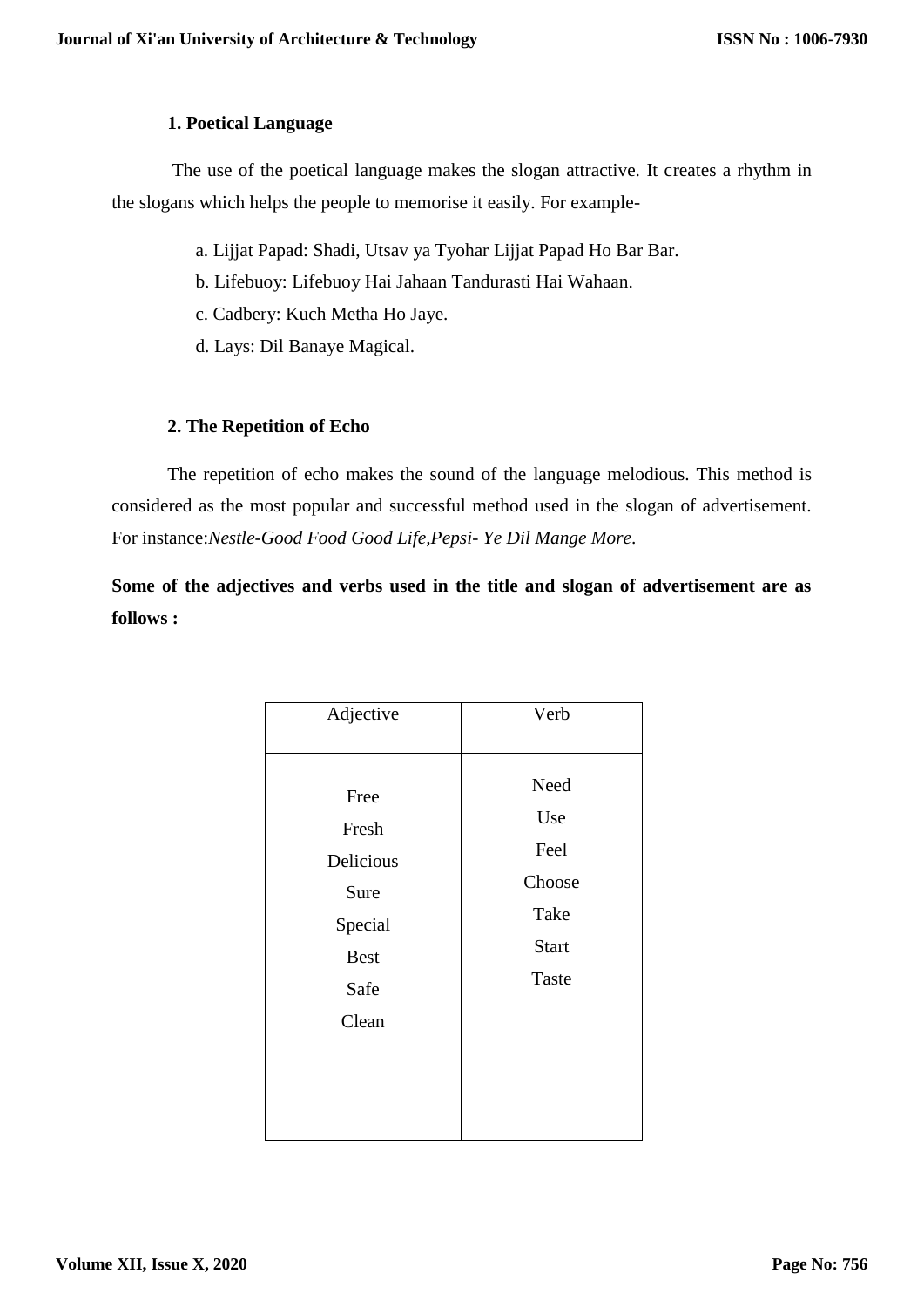# Source[:http://www.linguarama.com/ps/marketing-themed-english/the](http://www.linguarama.com/ps/marketing-themed-english/the-language-of-advertising.htm)[language-of-advertising.htm](http://www.linguarama.com/ps/marketing-themed-english/the-language-of-advertising.htm)

In an advertisement, a language is used in different ways. In this paper, the different aspects of language are discussed in three divisions:

# **1. Inciting Language**

The inciting language used in the advertisements is proved very effective in influencing people's minds. It can encourage a person who doesn't have much knowledge about the product to buy it. The use of inciting language is also a kind of art. In the advertising world, this art is very much respected. This kind of language helps to make the people defeated. But, it is noteworthy that these defeated customers also get a sort of satisfaction. It can further be explained by an example- the language of the advertisements about the products of skincare is generally seen as inciting. All people want to be beautiful. The advertisements of the skincare products are designed to convince the people that their dream to become beautiful will be fulfilled by using this product and thereby made a profit out of it. In the advertisement of the cream named Fair and Lovely, it is said that by being beautiful, one can conquer the world. The sole means to turn people's black skin into white is Fair and Lovely cream and this kind of assumption incite the people to buy this cream. The slogans of some of the products of Fair and Lovely are as follows:

1. Facewash (Fair and Lovely): Parlour Clean-up Jaisa Nikhar.

2. B.B. Cream (Fair and Lovely): Make-up Wale Look Ke Lie No Make-Up.

3. Winter Fairness Cream (Fair and Lovely): Softy Nami Wale Nikhar.

The first slogan means that there is no need for women to go to parlour every day to keep their beauty or to increase it. By using the Fair and Lovely Facewash, they can find the parlour like glow in their face by sitting at their home itself.

In the contemporary time, make-up is an integral part of women's day to day lives. In this advertisement, along with highlighting the importance of make-up for women, the negative aspect of make-up is also highlighted and the Fair and Lovely's B.B. Cream is presented as the solution to it. 'During winter, the people's skin becomes rough. Therefore, you look ugly in this season'- this concept presented in the advertisement creates a sort of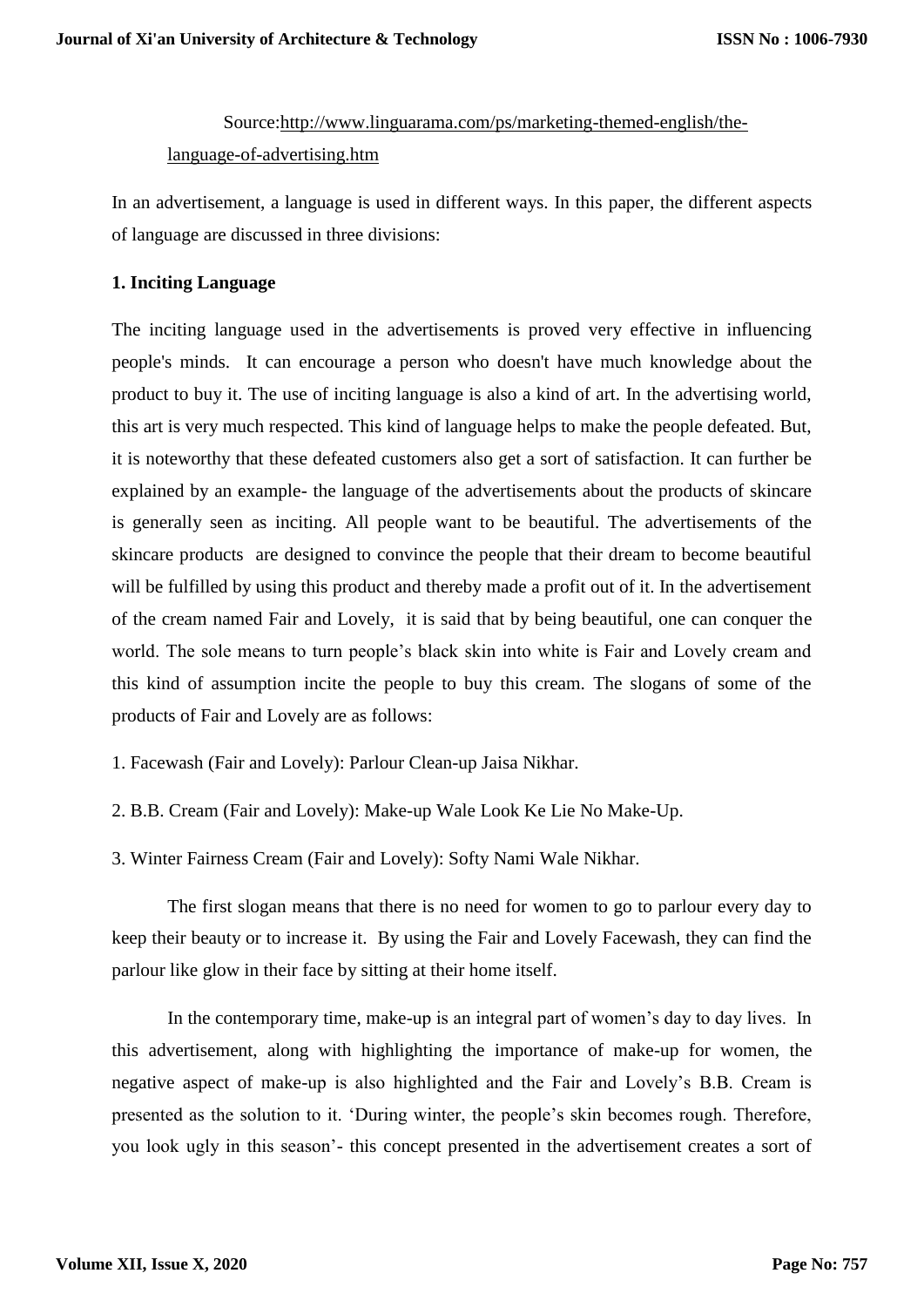fear among the women. By presenting this assumption, the winter cream advertisement intends to convince the people that Fair and Lovely winter cream is the only remedy to it.

## **2. Use of Comparative Language**

In the advertisements of the products of the same product category companies, the use of comparative language is generally seen. The companies use this kind of language in their advertisements to present their products as better by comparing it with other companies' products. In these advertisements, the use of the product and the satisfaction that can be gained from it is also tactically mentioned. For example, in the advertisements of the toothpaste named Colgate, it is said that strong and white teeth can be achieved only by the use of Colgate. But, a company named Patanjali started the production of toothpaste along with other products for a few years. Ayurveda is a central part of Indian culture. Patanjali focuses on this particular aspect and in the advertisement of its toothpaste, along with highlighting the herbals used in the toothpaste and its profits, it is also pointed out that 'It is not difficult to choose the right'. Immediately, this toothpaste emerged as a competitor to Colgate. By paying attention to the Indian culture's love towards the Ayurveda, , Colgate also released a new toothpaste named Colgate Vedashakti in the market. In the advertisement of this toothpaste, it is said that "Everything has been used, but it has been found the best'. Although the name of other kinds of toothpaste is not mentioned in the advertisement, the product is highly praised by the use of comparative language.

#### **3. Claim Contained Language**

In this kind of advertisement, the company claims its product as the best by the use of clever language. This kind of advertisement easily attracts people. The talks that contain assertion can easily create trust in people's hearts. Therefore, this kind of advertisement can easily capture the heart of the people. For instance:

- 1. First Grade Belgium Cut Diamond.
- 2. India's No. 1 Dealer.
- 3. World Class Optical Store.
- 4. The Smartest Network.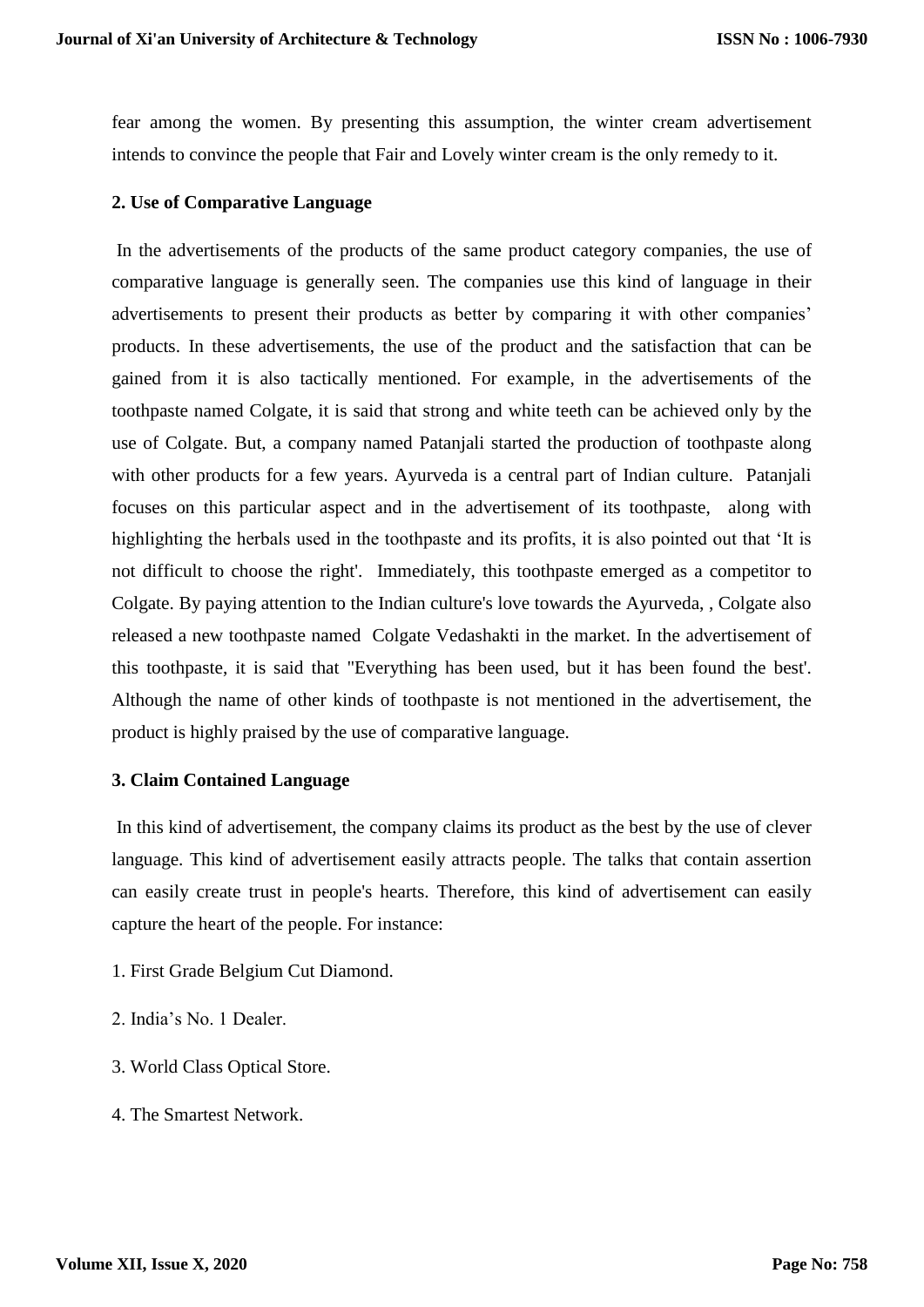In the case of an advertisement, the aspect of grammar does not seem to receive much importance. The sole purpose of an advertisement is to attract the people towards the product and the service. Therefore, the writers of advertisement focus mostly on the use of friendly language instead of the grammatical aspect of the language. Friendly language can easily create a cordial connection with the people. Sometimes, advertisements are made with sentences that are bereft of context and relevance. For instance, in one advertisement of Black Tiger Cement, only three words are used- 'Tiger is Coming'. This advertisement which does not have any context and relevance created huge interests among the people. This product which was named in the advertisement gained wide publicity before its release. This technique of advertisement is immensely popular in the present-day advertising world. . Remarkably, the grammatical aspect of the translated advertisements is even poorer. While translating from one language to another, even the misplacement of one word can change the entire meaning of the advertisement. Consequently, the concept of advertisement can also be affected. Therefore, due to the effort to adhere to the actual concept of the advertisement as far as possible, the grammar of the targeted language seems to get distorted. The Assamese translation of one of the Hindi advertisements of the Hopinks company is as follows- "His friends have come without any notice. They are fond of eating carrot halwa. Fortunately, I have Hawkins Contura. It is very easy to stir food here. Halwa is ready within only half an hour!" In the sentences of this advertisement, the basic structure of the Assamese sentence (subject +object +verb) is not maintained. The easily comprehensible nature of the Assamese language is also not reflected here. But, the sentence possesses a rhythm due to which people can memorize it easily.

#### **2. Prior Studies: Advertisement and Language**

Advertisement is a widely discussed topic in the present time. Numerous discussions and research are done on the topic of advertisement in the different parts of the world. Many scholars have already researched the topic of language and advertisement. Here, the thesis titled "The Language of Advertising: A Study of Woman Oriented Advertisements in Electronic and Print Media" published by Juhi Yasmin, a student of Linguistics of the Aligarh Muslim University can be mentioned. Published in the year 2017, this research work gives an analysis of the language of advertisement by focusing on female-centric advertisements. One of the most significant works about the language of advertisement is Gajendra Singh Chanhan's article titled "Advertising Language: The Psychology Behind the Advertising Messages' which was published in *Indian Psychological Review*'. In this article,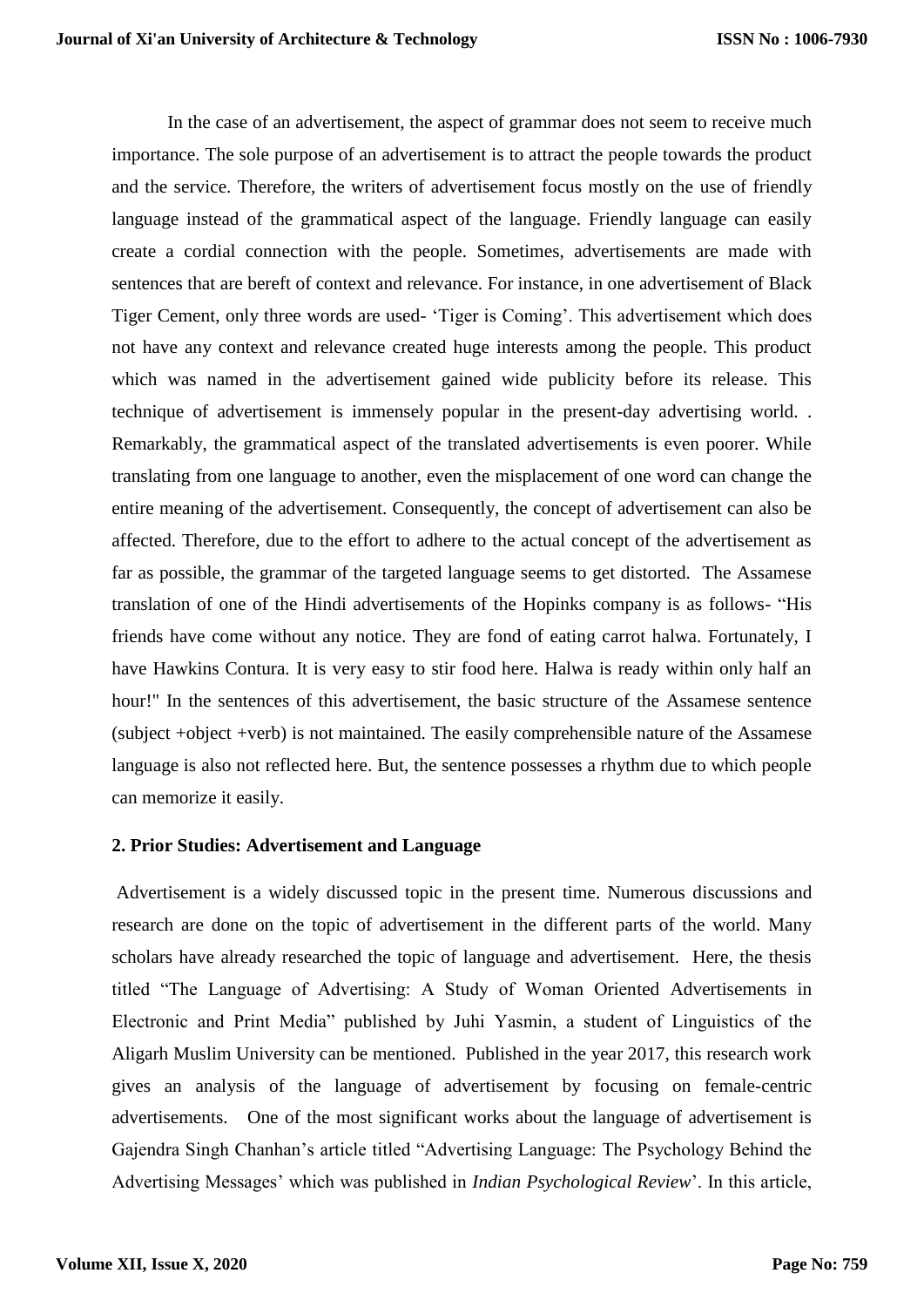Chanhan minutely discusses the psychological aspects hidden behind the language of advertisement. Moreover, *"Investigation of Language and Code Switching in Pakistani Advertisement"* by Aisha Shoukat and "*Politeness in Indian TV Advertisements"* by Sanjukta Ghosh are two other instrumental works in this field. In India as well as the entire world, a myriad of articles and research works about advertisements are available. But, the discussion about this subject in Assam is very limited. Although Niranjana Mohonto's book titled *Communication Art* (Jugajug Kola) discusses some of the issues of this subject, the range of the discussion is narrow.

# **CONCLUSION**

In the current time, the circulation of advertisements in every type of mass media- be it electronic media or in printed media- is seen in abundance. Under the effect of modernity, the world of advertisement has headed to a new phase. The makers of the advertisement have been continuously trying to satisfy the human beings who always crave for a new taste. Along with the other aspects, the makers of advertisement have also changed the use and presentation of language. The contemporary makers of advertisement seem to focus more on the use of casual or informal language because they believe that the busy society of the modern world can easily be close to this kind of language. But the issue which deserves consideration here is the use of language with the sole purpose of entertaining the people without adhering to grammatical accuracy because it can make the learning of the language of the upcoming generation inaccurate. As most of the children are seen using different mass media such as television, You tube etc. frequently, these media play a significant role in learning a language by the children. Particularly, due to the inaccurate grammar and code mixing used in the translated advertisements, there is a probability that it can harm the regional languages. The melodious and attractive language of advertisements can easily attract children. Hence, if the children get influenced by this kind of mixed language, their learning of language will naturally be erroneous. An advertisement is a popular form of mass media. It can come close to people very easily. Therefore, the makers and designers of advertisements should pay attention to the accurate and easily comprehensible use of language while making an advertisement.